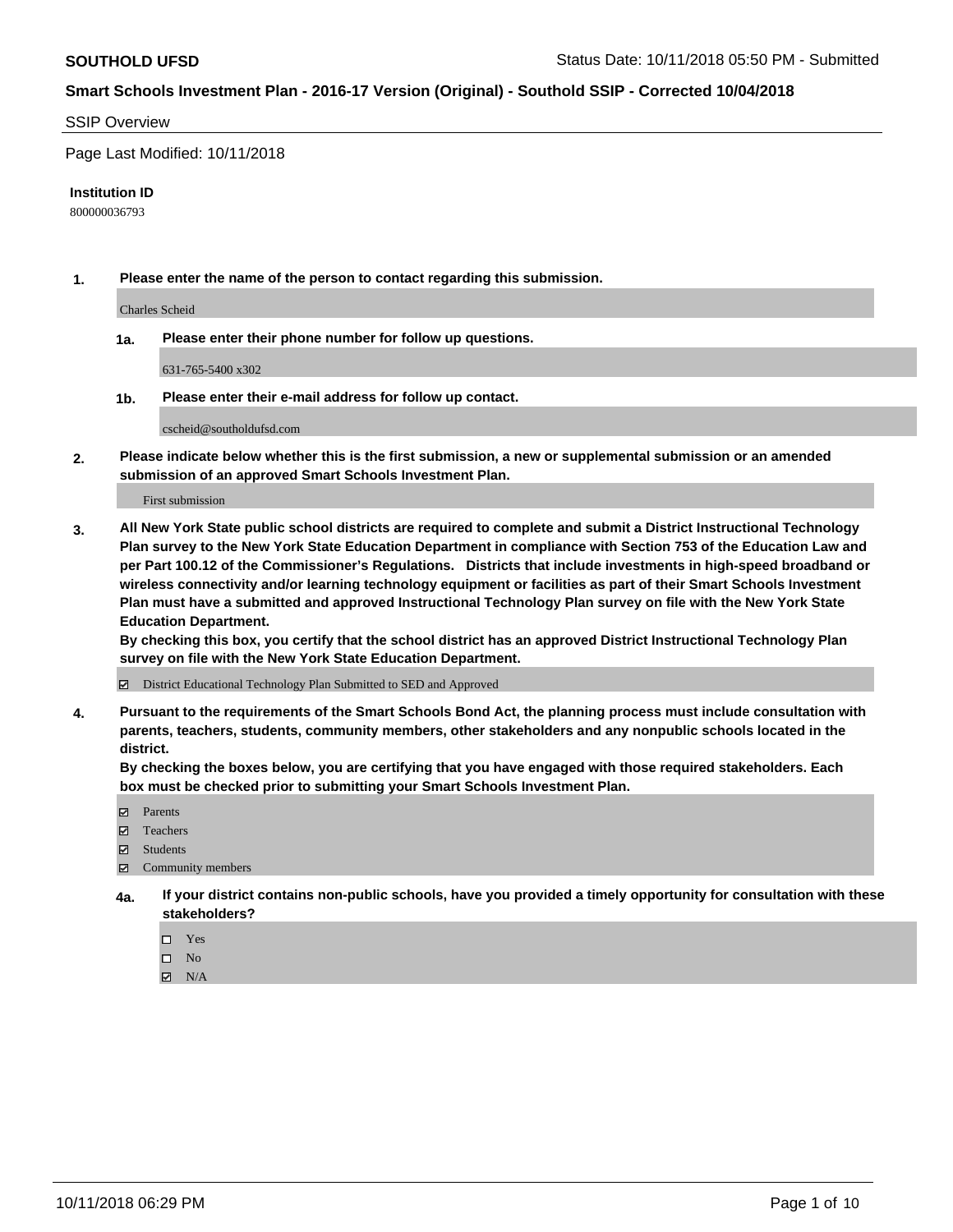# SSIP Overview

Page Last Modified: 10/11/2018

# **5. Certify that the following required steps have taken place by checking the boxes below: Each box must be checked prior to submitting your Smart Schools Investment Plan.**

- The district developed and the school board approved a preliminary Smart Schools Investment Plan.
- The preliminary plan was posted on the district website for at least 30 days. The district included an address to which any written comments on the plan should be sent.
- $\boxtimes$  The school board conducted a hearing that enabled stakeholders to respond to the preliminary plan. This hearing may have occured as part of a normal Board meeting, but adequate notice of the event must have been provided through local media and the district website for at least two weeks prior to the meeting.
- The district prepared a final plan for school board approval and such plan has been approved by the school board.
- $\boxtimes$  The final proposed plan that has been submitted has been posted on the district's website.
- **5a. Please upload the proposed Smart Schools Investment Plan (SSIP) that was posted on the district's website, along with any supporting materials. Note that this should be different than your recently submitted Educational Technology Survey. The Final SSIP, as approved by the School Board, should also be posted on the website and remain there during the course of the projects contained therein.**

SoutholdSSIPprelimfinal6-9.pdf

**5b. Enter the webpage address where the final Smart Schools Investment Plan is posted. The Plan should remain posted for the life of the included projects.**

http://www.southoldufsd.com/tech

**6. Please enter an estimate of the total number of students and staff that will benefit from this Smart Schools Investment Plan based on the cumulative projects submitted to date.**

991

**7. An LEA/School District may partner with one or more other LEA/School Districts to form a consortium to pool Smart Schools Bond Act funds for a project that meets all other Smart School Bond Act requirements. Each school district participating in the consortium will need to file an approved Smart Schools Investment Plan for the project and submit a signed Memorandum of Understanding that sets forth the details of the consortium including the roles of each respective district.**

 $\Box$  The district plans to participate in a consortium to partner with other school district(s) to implement a Smart Schools project.

**8. Please enter the name and 6-digit SED Code for each LEA/School District participating in the Consortium.**

| <b>Partner LEA/District</b> | <b>ISED BEDS Code</b> |
|-----------------------------|-----------------------|
| (No Response)               | (No Response)         |

**9. Please upload a signed Memorandum of Understanding with all of the participating Consortium partners.**

(No Response)

**10. Your district's Smart Schools Bond Act Allocation is:**

\$188,308

**11. Enter the budget sub-allocations by category that you are submitting for approval at this time. If you are not budgeting SSBA funds for a category, please enter 0 (zero.) If the value entered is \$0, you will not be required to complete that survey question.**

|                                              | Sub-<br><b>Allocations</b> |
|----------------------------------------------|----------------------------|
| <b>School Connectivity</b>                   |                            |
| <b>Connectivity Projects for Communities</b> |                            |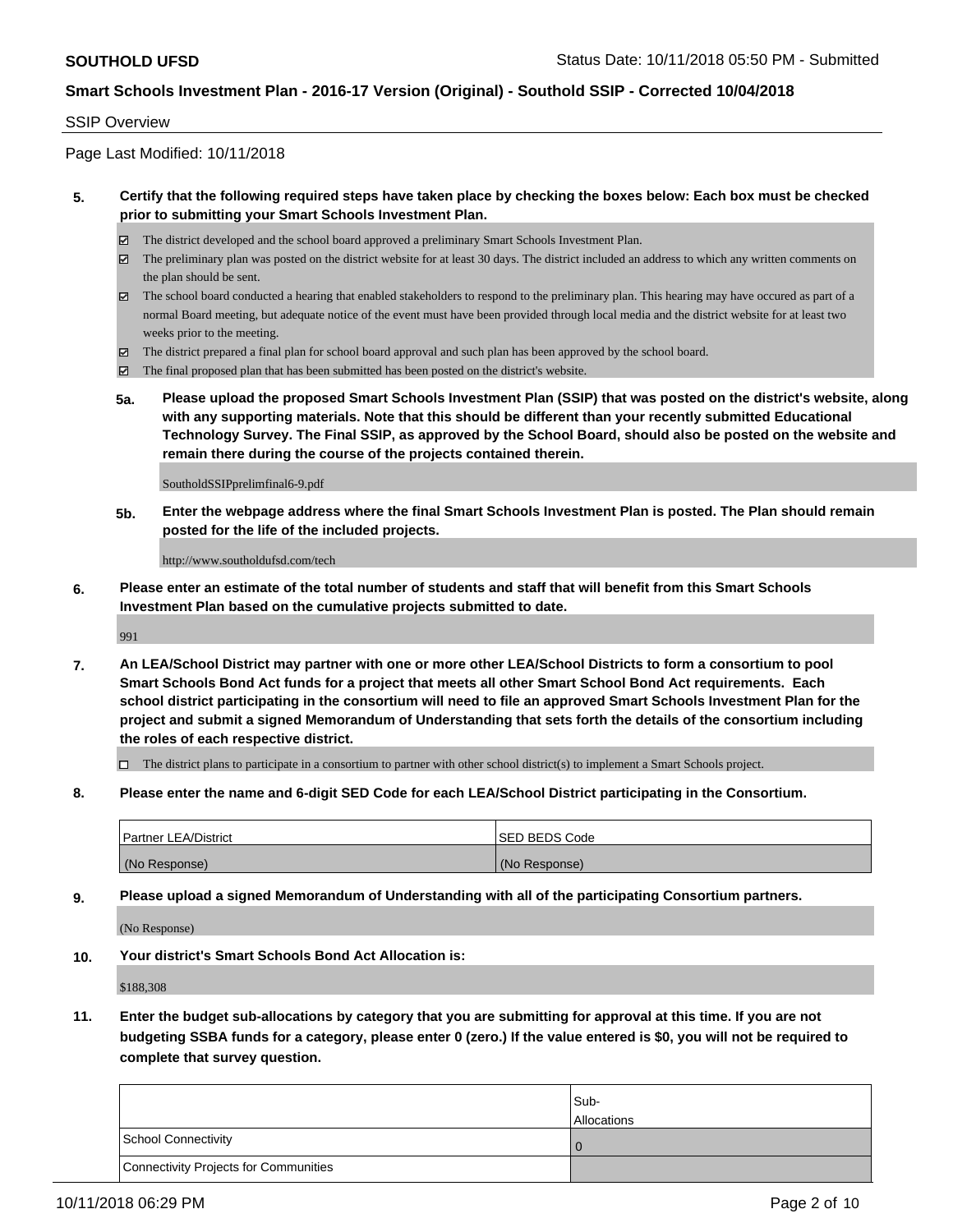# SSIP Overview

Page Last Modified: 10/11/2018

|                                    | Sub-<br>Allocations |
|------------------------------------|---------------------|
|                                    | $\Omega$            |
| Classroom Technology               | 40,000              |
| Pre-Kindergarten Classrooms        | 0                   |
| Replace Transportable Classrooms   | 0                   |
| <b>High-Tech Security Features</b> | 148,308             |
| Totals:                            | 188,308             |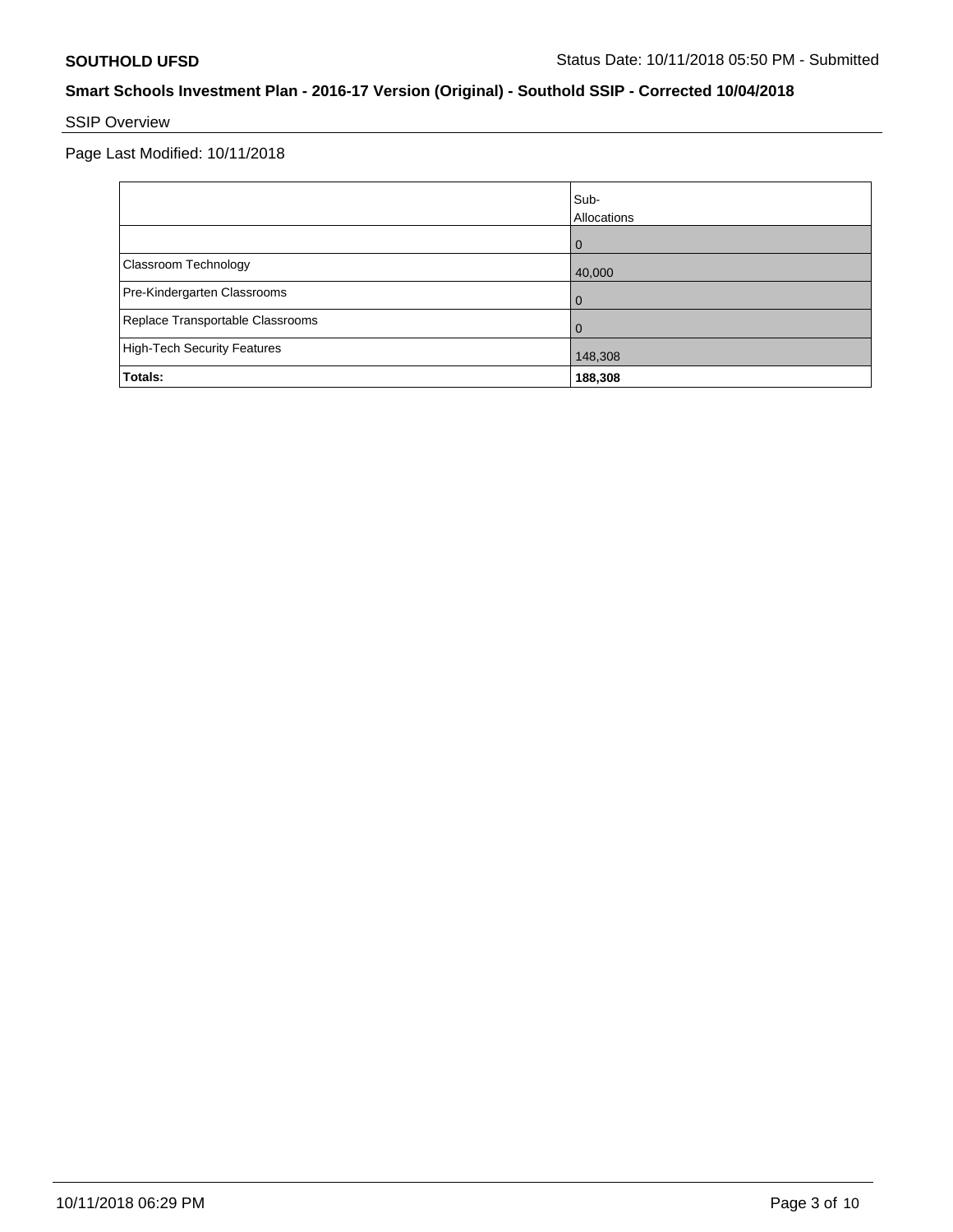# Classroom Learning Technology

Page Last Modified: 09/25/2018

**1. In order for students and faculty to receive the maximum benefit from the technology made available under the Smart Schools Bond Act, their school buildings must possess sufficient connectivity infrastructure to ensure that devices can be used during the school day. Smart Schools Investment Plans must demonstrate that sufficient infrastructure that meets the Federal Communications Commission's 100 Mbps per 1,000 students standard currently exists in the buildings where new devices will be deployed, or is a planned use of a portion of Smart Schools Bond Act funds, or is under development through another funding source.**

**Smart Schools Bond Act funds used for technology infrastructure or classroom technology investments must increase the number of school buildings that meet or exceed the minimum speed standard of 100 Mbps per 1,000 students and staff within 12 months. This standard may be met on either a contracted 24/7 firm service or a "burstable" capability. If the standard is met under the burstable criteria, it must be:**

**1. Specifically codified in a service contract with a provider, and**

**2. Guaranteed to be available to all students and devices as needed, particularly during periods of high demand, such as computer-based testing (CBT) periods.**

**Please describe how your district already meets or is planning to meet this standard within 12 months of plan submission.**

Currently, Southold UFSD meets NYSED Smart Schools Bond Guidance and has adequate internet access of at least 100 Mbps per 1,000 students. As such, the District will focus on school security, safety and classroom technology.

- **1a. If a district believes that it will be impossible to meet this standard within 12 months, it may apply for a waiver of this requirement, as described on the Smart Schools website. The waiver must be filed and approved by SED prior to submitting this survey.**
	- By checking this box, you are certifying that the school district has an approved waiver of this requirement on file with the New York State Education Department.

### **2. Connectivity Speed Calculator (Required)**

|                         | Number of<br><b>Students</b> | Multiply by<br>100 Kbps | Divide by 1000 Current Speed<br>to Convert to<br>Required<br>Speed in Mb | l in Mb | Expected<br>Speed to be<br>Attained Within   Required<br>12 Months | <b>Expected Date</b><br>When<br>Speed Will be<br>Met |
|-------------------------|------------------------------|-------------------------|--------------------------------------------------------------------------|---------|--------------------------------------------------------------------|------------------------------------------------------|
| <b>Calculated Speed</b> | 819                          | 81.900                  | 81.9                                                                     | 100     | 100                                                                | (No<br>Response)                                     |

**3. If the district wishes to have students and staff access the Internet from wireless devices within the school building, or in close proximity to it, it must first ensure that it has a robust Wi-Fi network in place that has sufficient bandwidth to meet user demand.**

**Please describe how you have quantified this demand and how you plan to meet this demand.**

Currently, Southold UFSD meets NYSED Smart Schools Bond Guidance and has adequate internet access of at least 100 Mbps per 1,000 students. We certify that we already have a robust district wide wireless network in place in all schools.

**4. All New York State public school districts are required to complete and submit an Instructional Technology Plan survey to the New York State Education Department in compliance with Section 753 of the Education Law and per Part 100.12 of the Commissioner's Regulations.**

**Districts that include educational technology purchases as part of their Smart Schools Investment Plan must have a submitted and approved Instructional Technology Plan survey on file with the New York State Education Department.**

By checking this box, you are certifying that the school district has an approved Instructional Technology Plan survey on file with the New York State Education Department.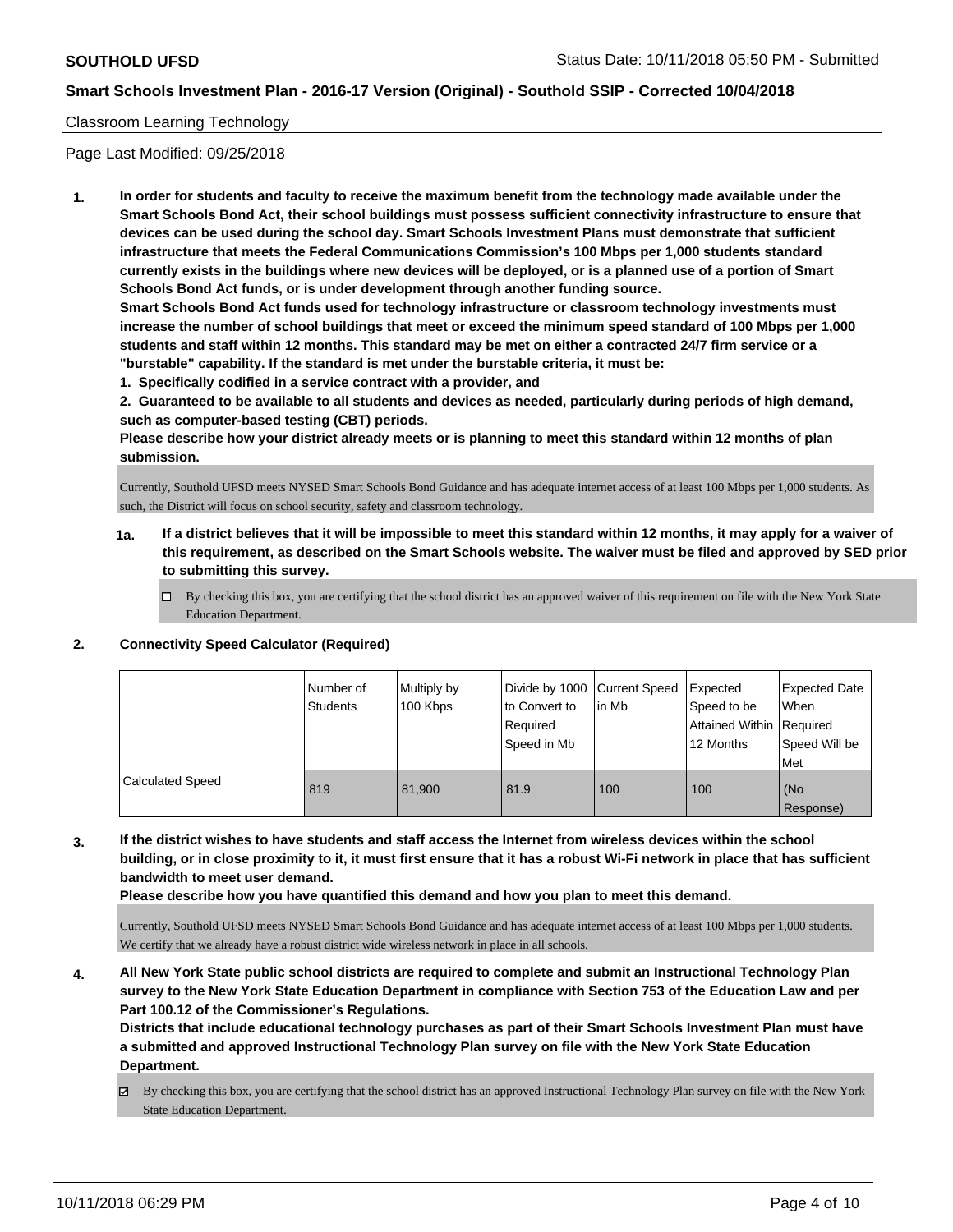### Classroom Learning Technology

Page Last Modified: 09/25/2018

**5. Describe the devices you intend to purchase and their compatibility with existing or planned platforms or systems. Specifically address the adequacy of each facility's electrical, HVAC and other infrastructure necessary to install and support the operation of the planned technology.**

#### **Installation of Classroom Tech Projects**

• The District intends to utilize approximately \$40,000 of the Smart Bond funds on technology purchases such as chromebooks, tablets, Smart TV, interactive TVs, robotics kits, and science probes.

The investment in the installation of classroom tech projects is in alignment to assist the District in continuing to achieve our technology goals as per our Educational Technology Plan. This plan includes the purchase of chromebooks, tablets, a Smart TV, interactive TVs, robotics kits, and science probes.. These purchases will significantly increase student access to technology, online access, and collaborative student-centered learning opportunities.

Our two buildings meet the required 110-120 volt outlets as needed by all of the included equipment. In addition, rooms where devices will be stored (i.e. computer labs) are air-conditioned and maintained by members of our technology department.

The devices being purchase are compatible with the district's current and planned platforms. The district will be able to provide adequate electrical supply, computer infrastructure, and internet connectivity to support them.

### **6. Describe how the proposed technology purchases will:**

- **> enhance differentiated instruction;**
- **> expand student learning inside and outside the classroom;**
- **> benefit students with disabilities and English language learners; and**
- **> contribute to the reduction of other learning gaps that have been identified within the district.**

**The expectation is that districts will place a priority on addressing the needs of students who struggle to succeed in a rigorous curriculum. Responses in this section should specifically address this concern and align with the district's Instructional Technology Plan (in particular Question 2 of E. Curriculum and Instruction: "Does the district's instructional technology plan address the needs of students with disabilities to ensure equitable access to instruction, materials and assessments?" and Question 3 of the same section: "Does the district's instructional technology plan address the provision of assistive technology specifically for students with disabilities to ensure access to and participation in the general curriculum?"**

#### **Installation of Classroom Tech Projects**

The technology purchases with the Smart Schools Bond will assist teachers in differentiating their instruction by allowing access to digital assessments, providing opportunities for student collaboration, create opportunities for students to design and implement projects that extend the curriculum content. Software provided to be used in cooperation with the technology purchased with this bond has been selected based on its ability to adjust for student ability and prior experience, and provide feedback to the student and teacher about student performance or progress with the application.

Providing Chromebooks and digital tablets will give teachers and students easy access to educational resources on the internet, specialized software, and digital research libraries. Chromebooks and digital tablets are mobile devices and can be used in and out of the classroom. Chromebooks may be sent home with students to complete projects and research. Teachers will be encouraged to incorporate digital tablets during field trips including recording events with photographs and video recording. Digital probes will be used in cooperation with Chromebook and digital tablets to explore our local environment including local waterways, our school garden, and local weather.

Adding Interactive TVs and digital tablets to classrooms will promote accessibility by providing support for students' visual, auditory, physical and mobility, as well as social and communication needs, increasing both social and academic interactions in the classroom. These technologies, including Chromebooks, will allow access to software specifically designed for Students with Disabilities (i.e. text-to-speech applications, visual magnification) and English Language Learners (i.e. digital translation services).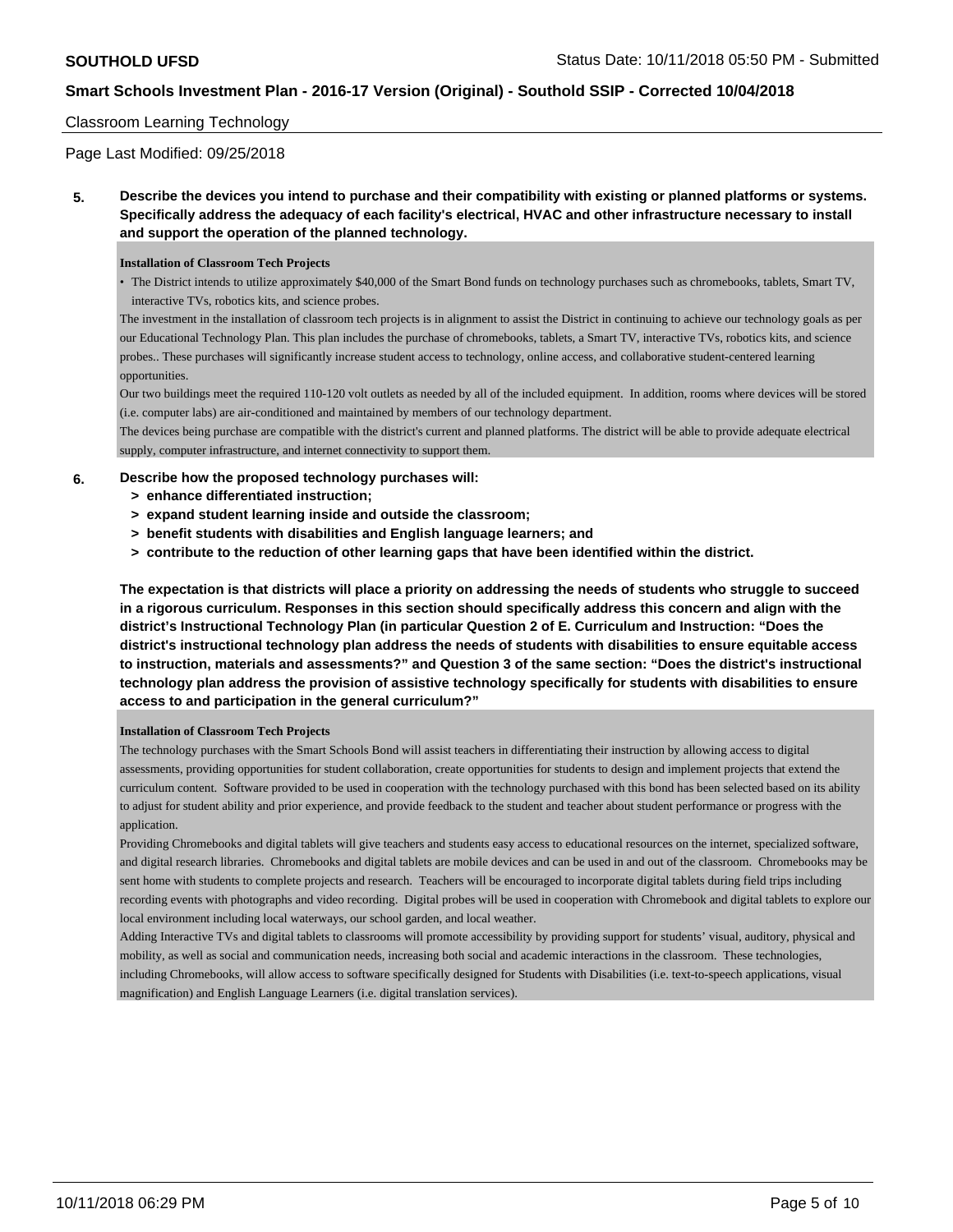### Classroom Learning Technology

Page Last Modified: 09/25/2018

- **7. Where appropriate, describe how the proposed technology purchases will enhance ongoing communication with parents and other stakeholders and help the district facilitate technology-based regional partnerships, including distance learning and other efforts.**
	- Chromebooks and digital tablets have built in cameras and microphones. They provide the ability to participate in distance learning and collaboration.
	- Interactive TVs (with webcam and microphone attached) provide the opportunity for large group distance learning and collaboration.
	- Projects created on Chromebooks and interactive tablets can be easily shared with parents and the community through:
	- email
	- printing
	- posting on the district website
	- posting on the school facebook page, or
	- posting on the teacher website
- **8. Describe the district's plan to provide professional development to ensure that administrators, teachers and staff can employ the technology purchased to enhance instruction successfully.**

**Note: This response should be aligned and expanded upon in accordance with your district's response to Question 1 of F. Professional Development of your Instructional Technology Plan: "Please provide a summary of professional development offered to teachers and staff, for the time period covered by this plan, to support technology to enhance teaching and learning. Please include topics, audience and method of delivery within your summary."**

The District recognizes the importance of ongoing and sustained professional development for staff and students. As discussed in the District's Educational Technology Plan of 2013, the District will continue to provide support to staff and teachers in order for the teachers to continue to implement the new computer devices and technology into the classroom. Southold UFSD subscribes to Eastern Suffolk BOCES Model School/Emerging Technologies Services. This contract provides for two professional development specialists to work with teachers in our school throughout the year employing new strategies. Staff will be encouraged to participate in professional development resources including online software tutorials, BOCES trainings, and local college programs that promote educational technology. Teachers will be encouraged to share technology strategies with their colleagues. These efforts will ensure all our teachers, administrators and staff will be empowered to best utilize these new technologies for instructional purposes.

Examples of training topics that will be offered to teachers and staff include:

- Interactive Whiteboards
- Digital Probes
- Robotics Kits
- Digital Tablets
- Educational Apps

**9. Districts must contact the SUNY/CUNY teacher preparation program that supplies the largest number of the district's new teachers to request advice on innovative uses and best practices at the intersection of pedagogy and educational technology.**

By checking this box, you certify that you have contacted the SUNY/CUNY teacher preparation program that supplies the largest number of your new teachers to request advice on these issues.

**9a. Please enter the name of the SUNY or CUNY Institution that you contacted.**

SUNY @ Stony Brook

**9b. Enter the primary Institution phone number.**

631-632-7993

**9c. Enter the name of the contact person with whom you consulted and/or will be collaborating with on innovative uses of technology and best practices.**

Ken Lindblom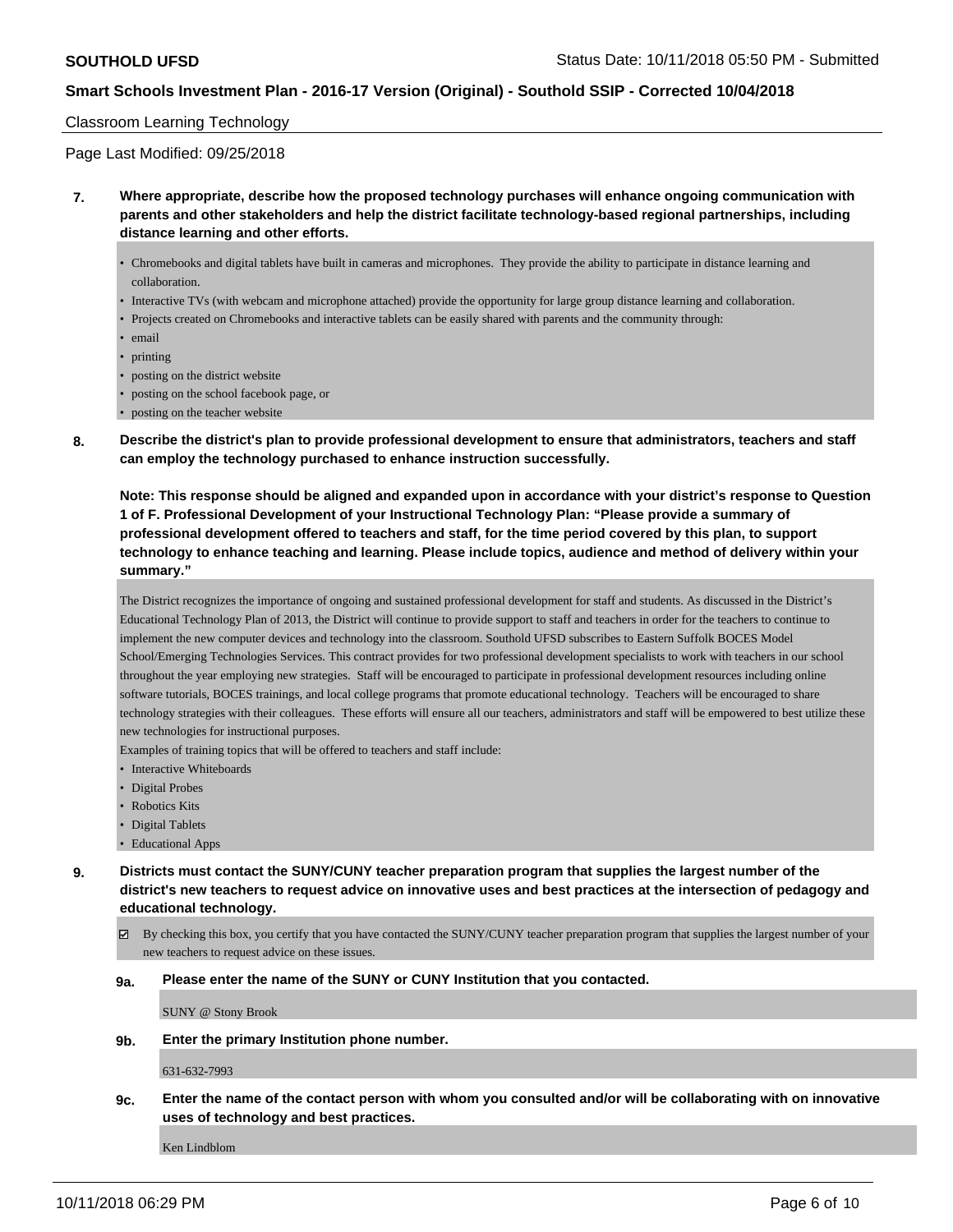### Classroom Learning Technology

Page Last Modified: 09/25/2018

**10. A district whose Smart Schools Investment Plan proposes the purchase of technology devices and other hardware must account for nonpublic schools in the district.**

**Are there nonpublic schools within your school district?**

 $\boxtimes$  No

**11. Nonpublic Classroom Technology Loan Calculator**

**The Smart Schools Bond Act provides that any Classroom Learning Technology purchases made using Smart Schools funds shall be lent, upon request, to nonpublic schools in the district. However, no school district shall be required to loan technology in amounts greater than the total obtained and spent on technology pursuant to the Smart Schools Bond Act and the value of such loan may not exceed the total of \$250 multiplied by the nonpublic school enrollment in the base year at the time of enactment.**

**See:**

**http://www.p12.nysed.gov/mgtserv/smart\_schools/docs/Smart\_Schools\_Bond\_Act\_Guidance\_04.27.15\_Final.pdf.**

|                                     | 1. Classroom<br>Technology<br>Sub-allocation | l 2. Public<br>Enrollment<br>$(2014 - 15)$ | <sup>1</sup> 3. Nonpublic<br>Enrollment<br>(2014-15) | 4. Sum of<br>Public and<br>l Nonpublic<br>Enrollment | l 5. Total Per<br>Pupil Sub-<br>lallocation                                                   | l 6. Total<br>Nonpublic Loan<br>Amount |
|-------------------------------------|----------------------------------------------|--------------------------------------------|------------------------------------------------------|------------------------------------------------------|-----------------------------------------------------------------------------------------------|----------------------------------------|
| Calculated Nonpublic Loan<br>Amount |                                              |                                            |                                                      |                                                      | (No Response)   (No Response)   (No Response)   (No Response)   (No Response)   (No Response) |                                        |

**12. To ensure the sustainability of technology purchases made with Smart Schools funds, districts must demonstrate a long-term plan to maintain and replace technology purchases supported by Smart Schools Bond Act funds. This sustainability plan shall demonstrate a district's capacity to support recurring costs of use that are ineligible for Smart Schools Bond Act funding such as device maintenance, technical support, Internet and wireless fees, maintenance of hotspots, staff professional development, building maintenance and the replacement of incidental items. Further, such a sustainability plan shall include a long-term plan for the replacement of purchased devices and equipment at the end of their useful life with other funding sources.**

 $\boxtimes$  By checking this box, you certify that the district has a sustainability plan as described above.

**13. Districts must ensure that devices purchased with Smart Schools Bond funds will be distributed, prepared for use, maintained and supported appropriately. Districts must maintain detailed device inventories in accordance with generally accepted accounting principles.**

By checking this box, you certify that the district has a distribution and inventory management plan and system in place.

**14. If you are submitting an allocation for Classroom Learning Technology complete this table. Note that the calculated Total at the bottom of the table must equal the Total allocation for this category that you entered in the SSIP Overview overall budget.**

|                          | Sub-Allocation |
|--------------------------|----------------|
| Interactive Whiteboards  | $\mathbf 0$    |
| <b>Computer Servers</b>  | 0              |
| <b>Desktop Computers</b> | 0              |
| Laptop Computers         | 6,000          |
| <b>Tablet Computers</b>  | 10,200         |
| <b>Other Costs</b>       | 23,800         |
| Totals:                  | 40,000         |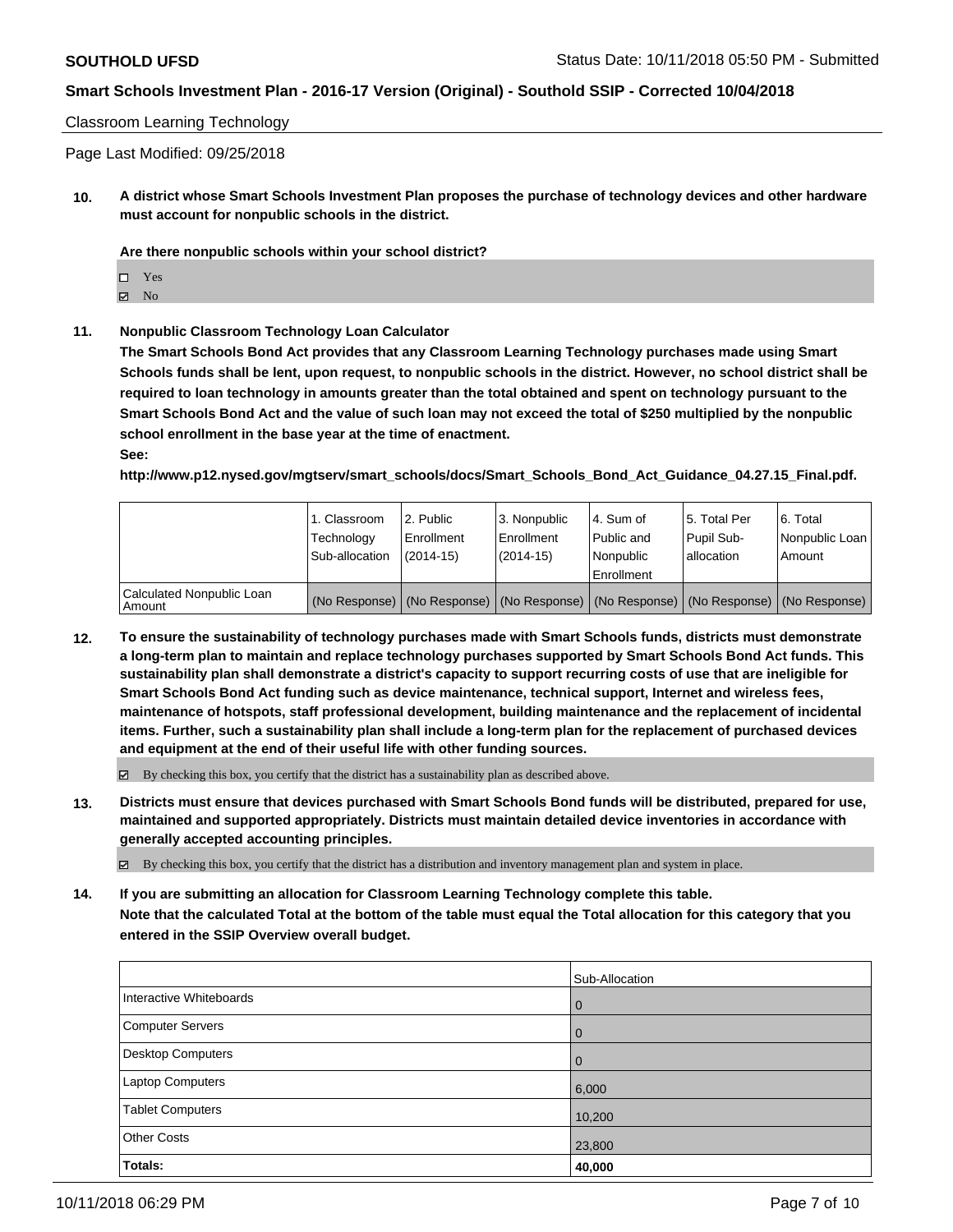# Classroom Learning Technology

Page Last Modified: 09/25/2018

**15. Please detail the type, quantity, per unit cost and total cost of the eligible items under each sub-category. This is especially important for any expenditures listed under the "Other" category. All expenditures must be capital-bond eligible to be reimbursed through the SSBA. If you have any questions, please contact us directly through smartschools@nysed.gov.**

**Please specify in the "Item to be Purchased" field which specific expenditures and items are planned to meet the district's nonpublic loan requirement, if applicable.**

**NOTE: Wireless Access Points that will be loaned/purchased for nonpublic schools should ONLY be included in this category, not under School Connectivity, where public school districts would list them. Add rows under each sub-category for additional items, as needed.**

| Select the allowable expenditure | Item to be Purchased               | Quantity | Cost per Item | <b>Total Cost</b> |
|----------------------------------|------------------------------------|----------|---------------|-------------------|
| type.                            |                                    |          |               |                   |
| Repeat to add another item under |                                    |          |               |                   |
| each type.                       |                                    |          |               |                   |
| <b>Laptop Computers</b>          | Chromebooks for 3rd grade          | 30       | 200           | 6,000             |
| <b>Tablet Computers</b>          | Tablets for 2nd grade and other    | 60       | 120           | 7,200             |
|                                  | classrooms                         |          |               |                   |
| <b>Other Costs</b>               | <b>Physics Digital Probes</b>      | 3        | 890           | 2,670             |
| <b>Other Costs</b>               | <b>Interactive TVs</b>             | 5        | 3,326         | 16,630            |
| <b>Other Costs</b>               | <b>Elementary Robotics Kit</b>     |          | 3,000         | 3,000             |
| <b>Other Costs</b>               | <b>Smart TV</b>                    |          | 750           | 750               |
| <b>Tablet Computers</b>          | <b>Tablets for Elem Classrooms</b> | 25       | 120           | 3,000             |
| <b>Other Costs</b>               | Garden/Weather Probe Kit -         |          | 750           | 750               |
|                                  | Elementary                         |          |               |                   |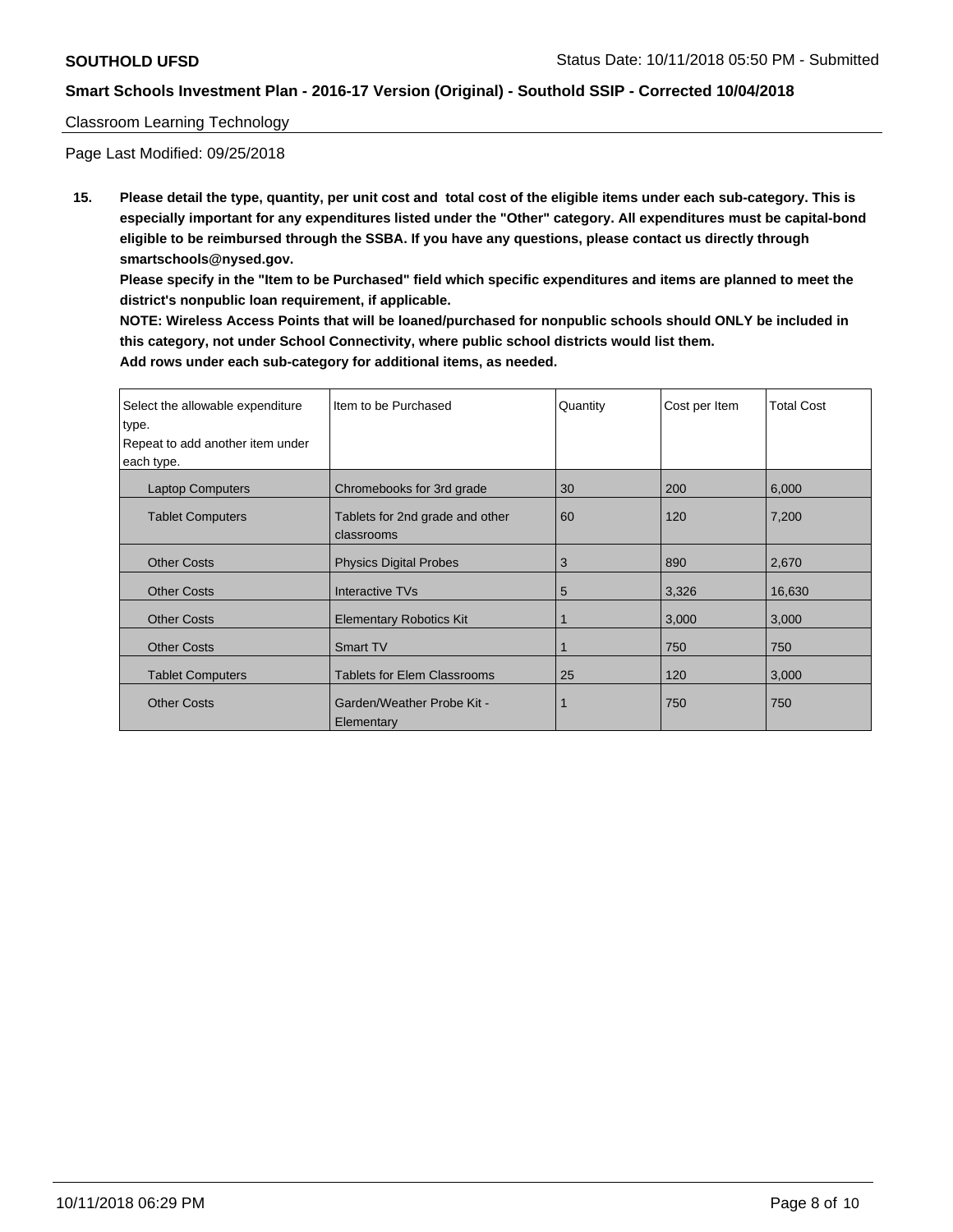# High-Tech Security Features

Page Last Modified: 10/11/2018

**1. Describe how you intend to use Smart Schools Bond Act funds to install high-tech security features in school buildings and on school campuses.**

#### **Installation of High-Tech Security Features**

- The District proposes to utilize approximately \$148,308 of the Smart Bond funds on security features.
- Installation of 43 interior cameras to add on to the existing camera system. This purchase will provide security to better protect our students and staff.
- Installation of electronic interior door locks to be added on to the existing door lock system.
- Purchase of a visitor management system (scanner, label printer, badges and database setup)
- **2. All plans and specifications for the erection, repair, enlargement or remodeling of school buildings in any public school district in the State must be reviewed and approved by the Commissioner. Districts that plan capital projects using their Smart Schools Bond Act funds will undergo a Preliminary Review Process by the Office of Facilities Planning.**

**Please indicate on a separate row each project number given to you by the Office of Facilities Planning.**

| <b>Project Number</b> |  |
|-----------------------|--|
| 58-10-05-02-7-999-BA1 |  |

**3. Was your project deemed eligible for streamlined Review?**

| ⊽ | Yes  |  |
|---|------|--|
| □ | - No |  |

**3a. Districts with streamlined projects must certify that they have reviewed all installations with their licensed architect or engineer of record, and provide that person's name and license number. The licensed professional must review the products and proposed method of installation prior to implementation and review the work during and after completion in order to affirm that the work was code-compliant, if requested.**

By checking this box, you certify that the district has reviewed all installations with a licensed architect or engineer of record.

**4. Include the name and license number of the architect or engineer of record.**

| Name                                    | License Number |
|-----------------------------------------|----------------|
| <b>Burton Bernhardt and Smith (BBS)</b> | 12306          |

**5. If you have made an allocation for High-Tech Security Features, complete this table. Note that the calculated Total at the bottom of the table must equal the Total allocation for this category that you entered in the SSIP Overview overall budget.**

|                                                      | Sub-Allocation |
|------------------------------------------------------|----------------|
| Capital-Intensive Security Project (Standard Review) | l O            |
| <b>Electronic Security System</b>                    | 85,258         |
| <b>Entry Control System</b>                          | 63,050         |
| Approved Door Hardening Project                      | $\overline{0}$ |
| <b>Other Costs</b>                                   | $\Omega$       |
| <b>Totals:</b>                                       | 148,308        |

**6. Please detail the type, quantity, per unit cost and total cost of the eligible items under each sub-category. This is especially important for any expenditures listed under the "Other" category. All expenditures must be capital-bond**